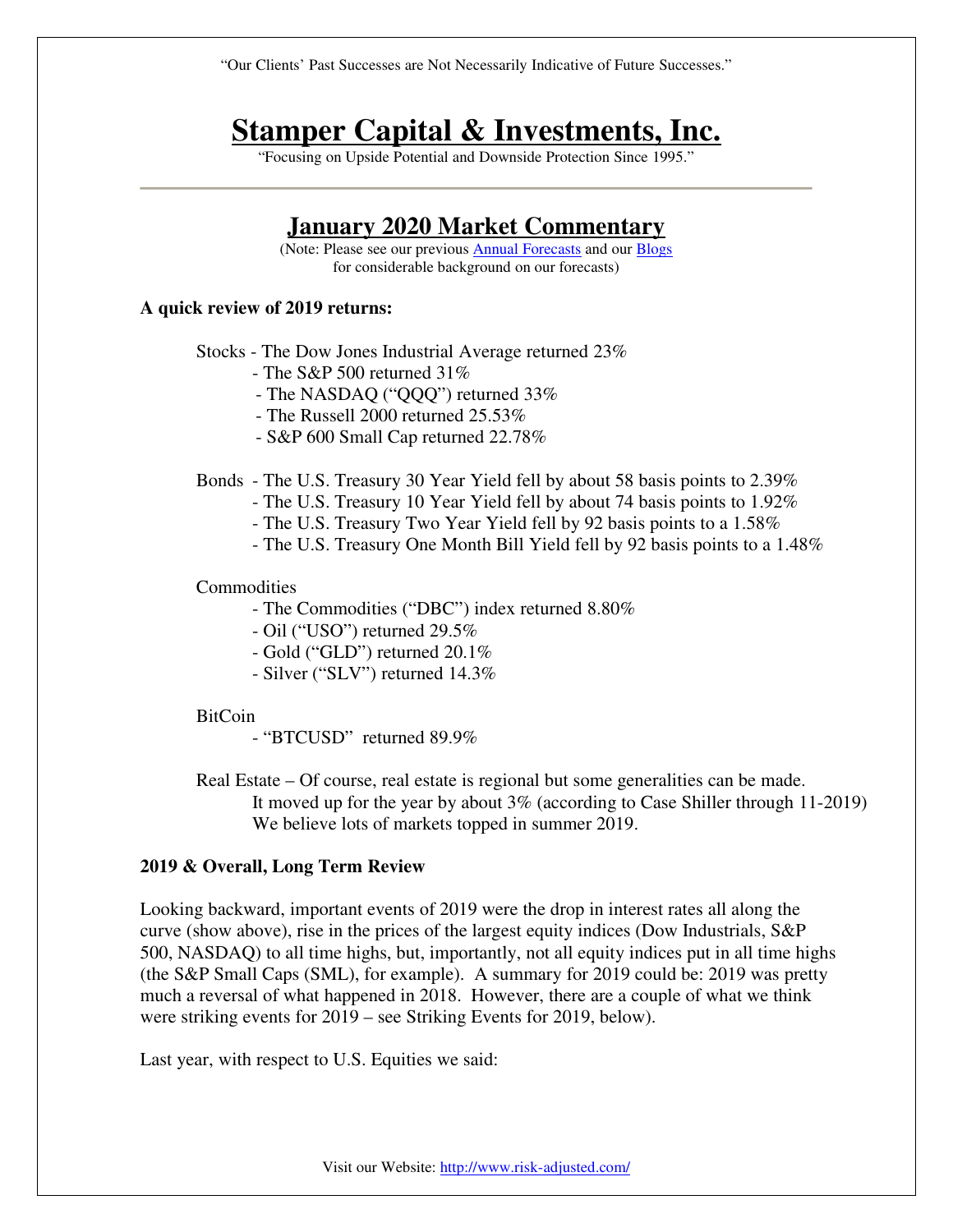"Our Clients' Past Successes are Not Necessarily Indicative of Future Successes."

We believe stocks' double top last year (2018) will be the all-time top; however, given how irrational this market has been, we cannot count out a new all-time high later in 2019, before the "top is in." Still, to us, the upside potential is very small and the downside probability is very high and we speculate that 2019 will see a huge drop in the prices of equities.

Good thing we put in the "irrational" caveat since that is what happened at least for the large cap indices; although not all equity indices put in all time highs. So we did pretty well with what we said.

With respect to commodities, last year we said,

We believe prices of industrial commodities (like oil) will continue to drop but their drop has already been so huge that we would not be surprised to see a major bottom sometime during 2019. Financial commodities (like gold and silver) have been rising in a choppy fashion. We believe this rise will continue followed by large drop and then a large rise. Thus, we believe it will be very difficult to forecast where these will be at the end of the year but we do expect increased volatility for financial commodities.

That is pretty much what happened for commodities.

Our forecast for interest rates for 2019 was completely wrong. We expected interest rates to continue to rise and they fell across the board.

### **Long Term Perspective (This is quoted from last year as our long term perspective has not changed):**

To get a better perspective, our long term view of the past is on our The Contraction Resumes weblog summary (at the top of the weblog) where we have posted the following in regards to how tops usually form with specific example & **how various asset classes have been declining for years in what we believe is a Super Top:**

Please note that, as we've discussed [many times] before, tops are usually rounded with various indices and media discussions occurring spread out over a longer time period than bottoms where they all spike down to the low together. For example, **the Commodities (CRB index) peaked April 2008 with a lower (20% lower) secondary peak in April 2011 – these tops have not been eclipsed [and still haven't],**  while certainly many other indicies have had new rebound highs since then. Also note, the size of a rebound generally indicates the period of time required for all the various areas to top; thus, a very large top takes a long time to put itself in place. For example, the 2000 equity top actually saw some indices topping back as far as 1998 and as late as late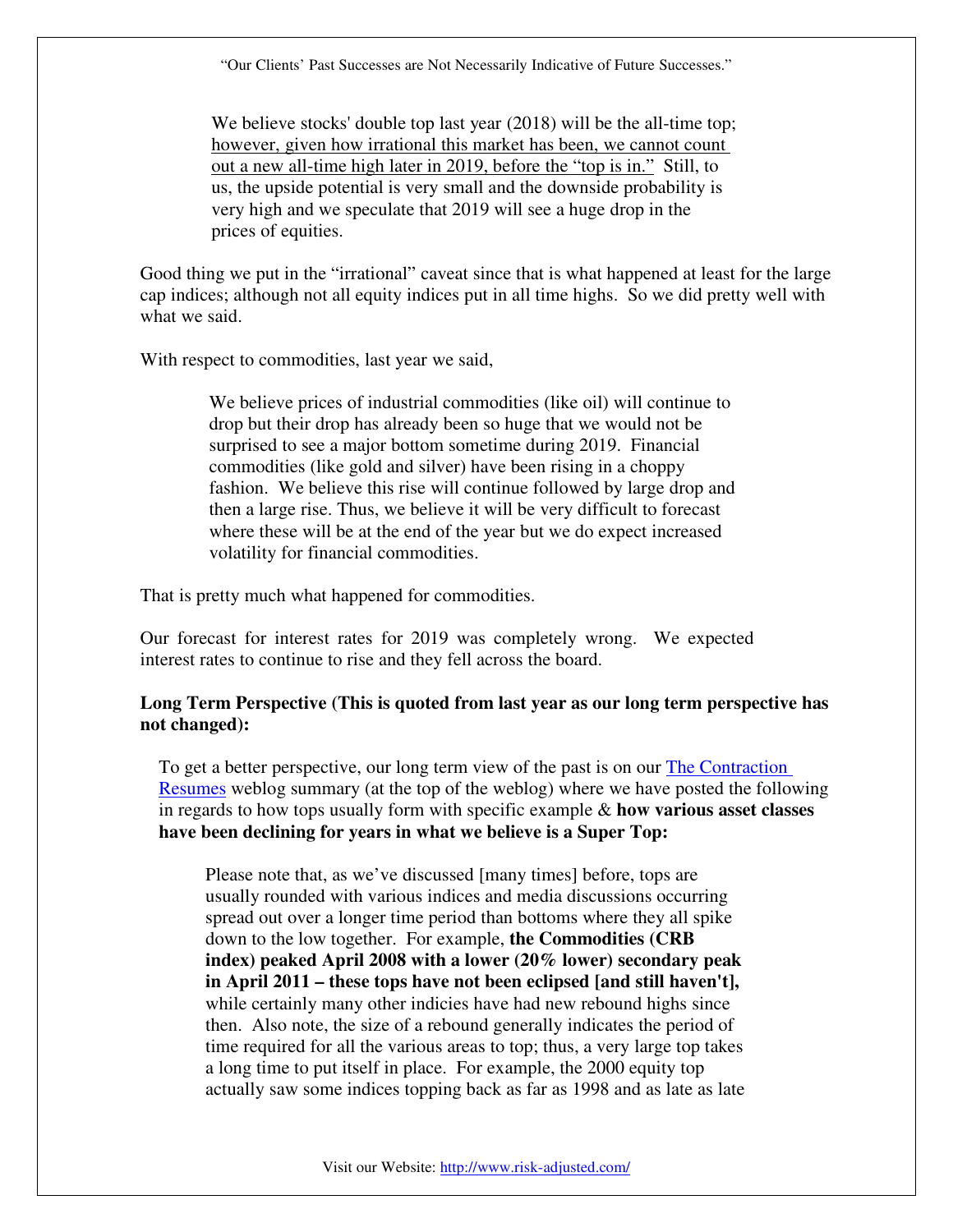2000; the 2006/2007 equity top was actually spread out over four years. With that said, this downturn will almost certainly be just as large and we think even larger, unfortunately.

**Taxable Junk bonds (as measured by Bloomberg Barclays High Yield Bond ETF ("JNK")) also have a highest ever peak (December 2007) before the Financial Crash that has not been eclipsed.** Its rebound peak since the 2009 Financial Crash bottom is **July 2014**. Since then it put in a spike low in February 2016. From there it rebounded to a lower high August 2017 and has been heading down from there ahead of the pack in the current down cycle. To be fair, a large portion of the taxable junk bond market is related to **oil**, which trended along behind the CRB index, as detailed above. Oil had its highest peak in June 2008 at \$161, with its crash bottom January 2009 at \$50, and a lower rebound high at \$127 **April 2011**; then crashing down to \$36 January 2016 before putting in a lower high of \$74 June 2018 and heading down, also ahead of the pack, from there.

Another example for this cycle's top is the **high grade bond market**  (remember interest rates up = prices down so the top is when interest rates start rising). **The tops of the various maturities are spread out over several years (from 2012 to 2016) – see the next few paragraphs.**

Yields on the Freddie Mac 30 year Mortgage bonds bottomed late 2012 (its bond market top). (Its yield shot up pretty high in 2013 but it fell again to a higher low in 2016, which is why it didn't hurt the real estate market that much; however, from 2016 it stair-stepped upwards, passing its 2013 yield top in mid 2018, to a new high in yields, which did start to take a toll on real estate.)

The One Month T-Bill yield bottomed at essentially zero in 2014 and started to rise in late 2015 (its market top). The Three Month T-Bill similarly saw its yield bottom in late 2015 (its market top), as also did the One Year T-Note.

The Five Year T-Note yield bottomed in mid 2016 (its bond market top). Similarly with the U.S. Ten Year T-Note and the U.S. Thirty Year T-Bond (Long Bond) and the Bond Buyer Municipal Bond Index – it also had its price top in mid 2016.

Please note: most people will have no idea that this huge cycle started topping so early – 2008 for commodities  $\&$  oil and taxable junk bonds (and lower rebound peaks of 2011, 2011, and 2014, respectively) and 2012 for high grade bonds, because more popularly followed stocks and real estate topped years later. Also, note, if adjusted for inflation peaks began in 1998 and 1999! depending upon the category.

Thus, if you read the above quote of ours, you can see that we believe we are in a huge topping process that began years ago, depending on the asset class.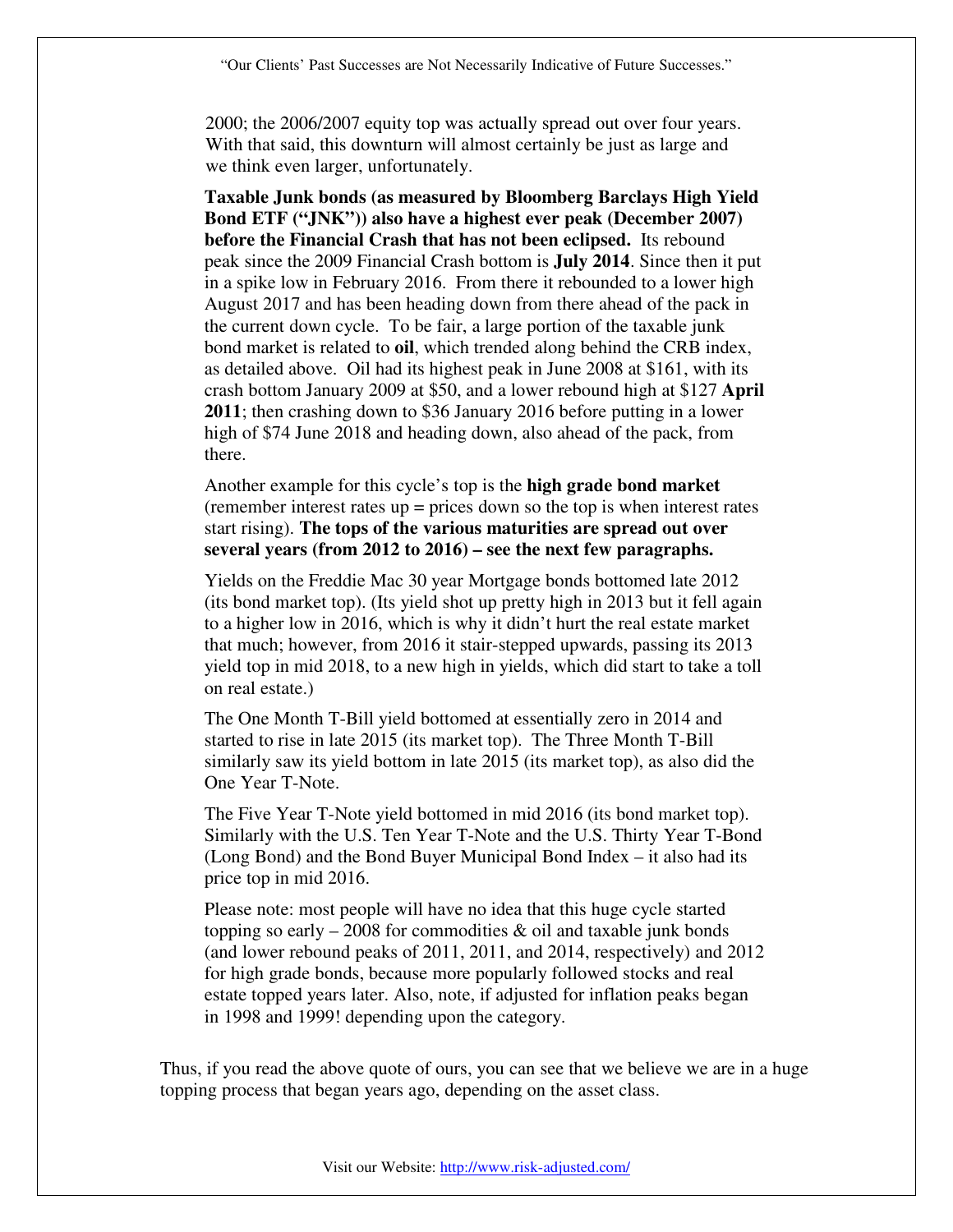Continuing, for our more in depth long term view on financial commodities and high yield bonds, in last year's forecast we said,

The situation is similar for **financial commodities** like gold and silver. As forecast, even after notable rebounds in 2017, **they are still in significant downtrends from their all-time highs.** Gold peaked in 2011 at around \$1800 per ounce. It dropped about 45% to a low in late 2015 before rebounding by 8% in 2016 and another 11.9% in 2017. Importantly, it is still below both of those tops. Silver typically is more volatile than gold  $\&$  it is in this case. Its drop from its 2011 peak to its late 2015 low was 72%! Even with its 15% rebound for 2016, and its 3.6% rebound for 2017, it is still below both of those peaks.

In other interest rate categories, **High Yield Muncipal Bonds** (measured by ETF "HYD") and **Junk Taxable bonds** ("JNK") both had their previous price highs hold as we forecasted – thus, they did not put in new yield bottoms and are in longer term yield uptrends.

Even with reasonable price rises in 2017, those previous commodity price highs have held and the tops have been more widely disbursed – industrial commodities are still in price downtrends, as forecasted.

[end of quote]

New information is that the yield of the U.S. 30 year put in a new all time low in 2019 while the yield on the U.S. 10 year did not – its all-time low is still in 2016. **Divergences** like these are typical at market turns. We believe this divergence and other divergences explained above, and previously, will be telling. Of course, time will tell.

**Striking Events of 2019** - Other important, striking to us, events that happened in 2019 that we documented in our **Blogs** ("The Contraction Resumes" is our most recent blog; it gives a long term perspective on this Super top presented with monthly updates) were the two very large, what we are calling, **"Liquidity Ripples"** in the last half of 2019 and also the large parabolic (increasing at an increasing rate) price graphs that we discovered and discussed. On January 27, 2020 we wrote:

A month or so ago we started noticing some **parabolic price rises**. Importantly, we have used spotting parabolic rises to call quite a few major tops and associated downdrafts over the years in these pages. Most notable was the parabolic rise and huge collapse in the price of bitcoin. On August 8, 2019 we said (double quoting ourselves):

The most recent asset to see an incredible parabolic price rise decimated is BitCoin whose collapse we forecasted based on that parabolic rise. It is now down 67% from its parabolic peak of 12-16-2017. Just two days after that peak in these pages on 12-18-2018 we wrote: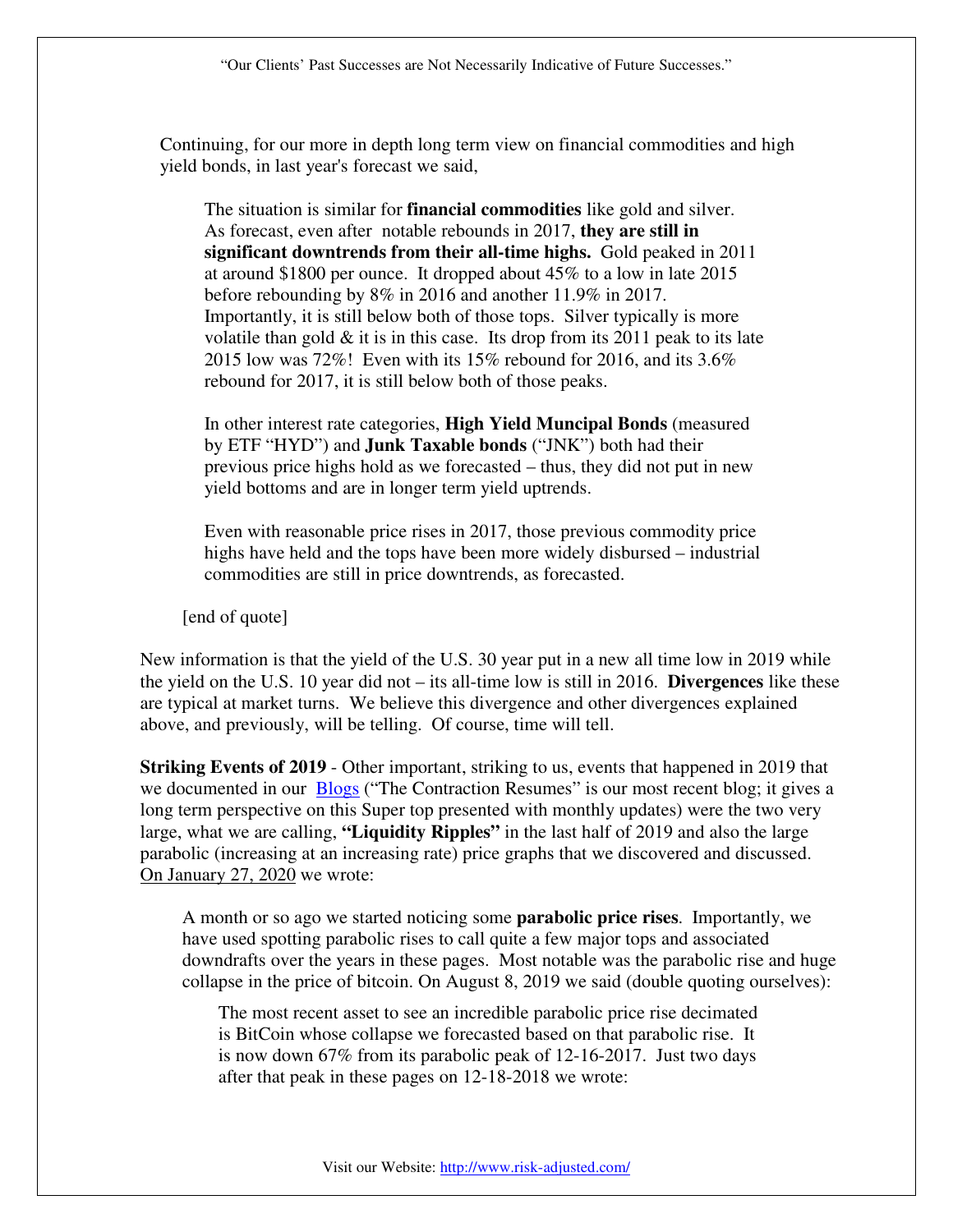'Right now [Bitcoin] is quoted at approx. \$19,000 – what is a few dollars when it is going up and down a \$500 a couple of times per day. Anyway, from March 2017 it has risen in a parabolic rise (increasing at an increasing rate to now near vertical) by a factor of 19x, or by 1800%. Accordingly, other assets priced in Bitcoin (rather than U.S. Dollars) have dropped in price  $95\%$ ! – an incredible crash – across the board – all of them, if priced in Bitcoin. It is rather astounding. Looking forward, obviously it is highly speculative. Bitcoin is in a bubble, but when things are this irrational you could see further huge gains and huge bouts of volatility, up  $\&$  down. It maybe, when the stock market starts its huge drop, people will, at least at first, sell stocks and move into Bitcoin (this is what happened in 2000 in Real Estate after the Tech Top but before the Tech Wreck really got going) – so it would go even higher (of course, it may not – its run maybe near over). Bitcoin could go a lot higher. **But, ultimately, we believe this bubble will burst with a drop all the way down to the levels that its parabolic rise started at** – so \$1,000 (a 95% drop) or even lower. Bitcoin's "market cap" is huge, so a collapse would mean a lot of people would lose a lot of money, unfortunately.'

(Note we have written considerable commentary on Bitcoin and other indices that had parabolic price rises and their resolutions in these pages)

Recently, Tesla's ("TSLA") price graph is one of them – It is fairly easy to see in a five year graph. It may be easier to see on longer term charts. The low was in early May 2019 at around \$155 – this is where this parabolic rise starts. It rises at an increasing rate up to just over \$401 on 1-22-2020. The deal with parabolic rises is that the top is very difficult to forecast its top, as the more vertical it goes, the more it feeds on itself (instead of fundamentals) and it can go quite vertical, or not. While Tesla seems to be looking a lot of future competition from the major car manufactures (Porsche and BMW), its price has kept shooting up. Some people think the rise is driven by short covering. Could be, but what we know and have documented many times in real time is that these parabolic moves most often reverse quite rapidly and the price falls all the way down to the beginning of the price move.

Another huge parabolic move we have just run into is the price of the commodity Palladium. It has kind of a compound parabolic move but especially from a low in September 2018 at above \$80 rising to a high near January 2019 at about \$150 with a hiccup downwards to May 2019 at about \$125 and then an even steeper move up to over \$200 currently (a couple of days ago, when we first discovered it).

Another one is the spectacular rise in the Semiconductor Index ("SOX). Starting on 10-1-2008 at 445.49 and rising in a huge parabolic shape up to 1,945.37 on 1-23- 2020.

Importantly, we believe we can watch for breaks of the parabolic uptrends as indicators of declines in the broader markets. As, I'm sure anyone reading this knows, downside volatility has just stepped up rather dramatically, attributed to the Coronavirus breakout. We don't know if that is the cause but we do know that the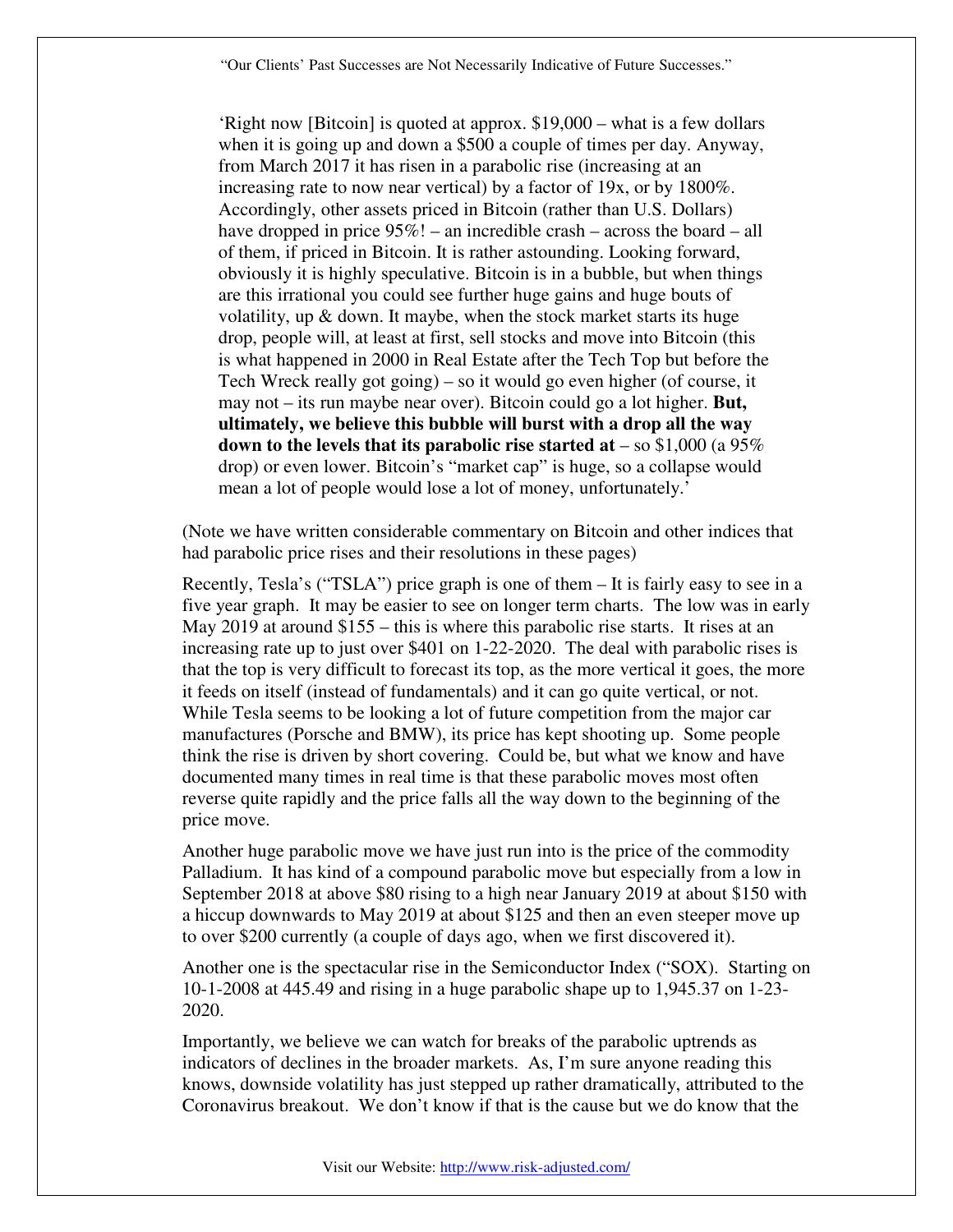markets valuations and fundamentals seem a perfect setup to us (as we've documented in these pages) for huge potential price declines. We see a lot of indices that have curved up – maybe not dramatic parabolic rises, but if those with parabolic rises see their prices plummet, we would expect that the prices of these curved up price graphs will follow the new sharp downward trend. Some of these would be Bitcoin (which we have been using as a "canary in the coal mine" for quite some time), the price of gold. Others with more sideways rises (with lower and lower momentum) like U.S. Domestic stock indices and prices would also likely follow along as we've been forecasting.

**Repo Market, Fed Funds, Fed Balance Sheet** (resumption of asset (bonds) purchases). We first touched on this subject below on September 25th, 2019 – pointing out that we just saw what we called a "ripple" in the financial markets similar to what we saw prior to the Financial Crash. We talked about how we saw (and documented back then) similar ripples a few months apart back in 2007 which turned out to be the Lehman Bros derivative crisis which is arguably the cause of the Financial Crash (along with the huge debt buildup, etc. that we documented over and over) down into early 2009. Since 9-25-2019 there has been a second ripple. Another liquidity squeeze whose cause has still not been explained (similarly to early and mid 2007 when what had happened came out much later), where Fed Funds and Repo rates shot up. In addition, the Federl Reserve which had been shrinking its balance sheet by not purchasing bonds as maturies were running off, announced that during these two ripples in 2019 that they made multiple tens of Billions of dollars plus of purchases to stem those two potential panics and that they were now going to expand rather than contract their balance sheet. Note, in the run up to the Financial Crash, the Federal Reserve stepped up their purchases after the ripples, but this time they are stepping in concurrently with the ripples. This timing could indicate a problem even more serious than the Lehman Derivative Crisis.

[end of quote]

#### **Forecasts for 2020**

Given the super low interest rates, the huge debt levels, and the prices of most assets at extreme overvaluation levels, and the divergences – all of which we have been documenting (here and in our previous Annual Forecasts and Blogs ) - our forecast is fairly straightforward, at least to us. Last year, as discussed above, we hedged on forecasting "The Top" because the market is so irrational. However, this year we just had two "Liquidity Events" similar to those prior to the top before the Financial Crash down into 2009. And, interest rates are lower – and super low across the entire curve. Thus, we have a lot more confidence this year, unfortunately. Also, if those rising parabolic price graphs break, it will give us more confidence that "The Top(s) is in." If it is "in" it will be obvious very quickly as price drops will be breathtaking – swift and large. So, we should get verification fairly rapidly. Importantly, even if we are incorrect, the upside potential of almost all asset classes is very very small, while the downside is very large (at least to us) – so, to us, it makes a lot of sense to be extra defensively postured.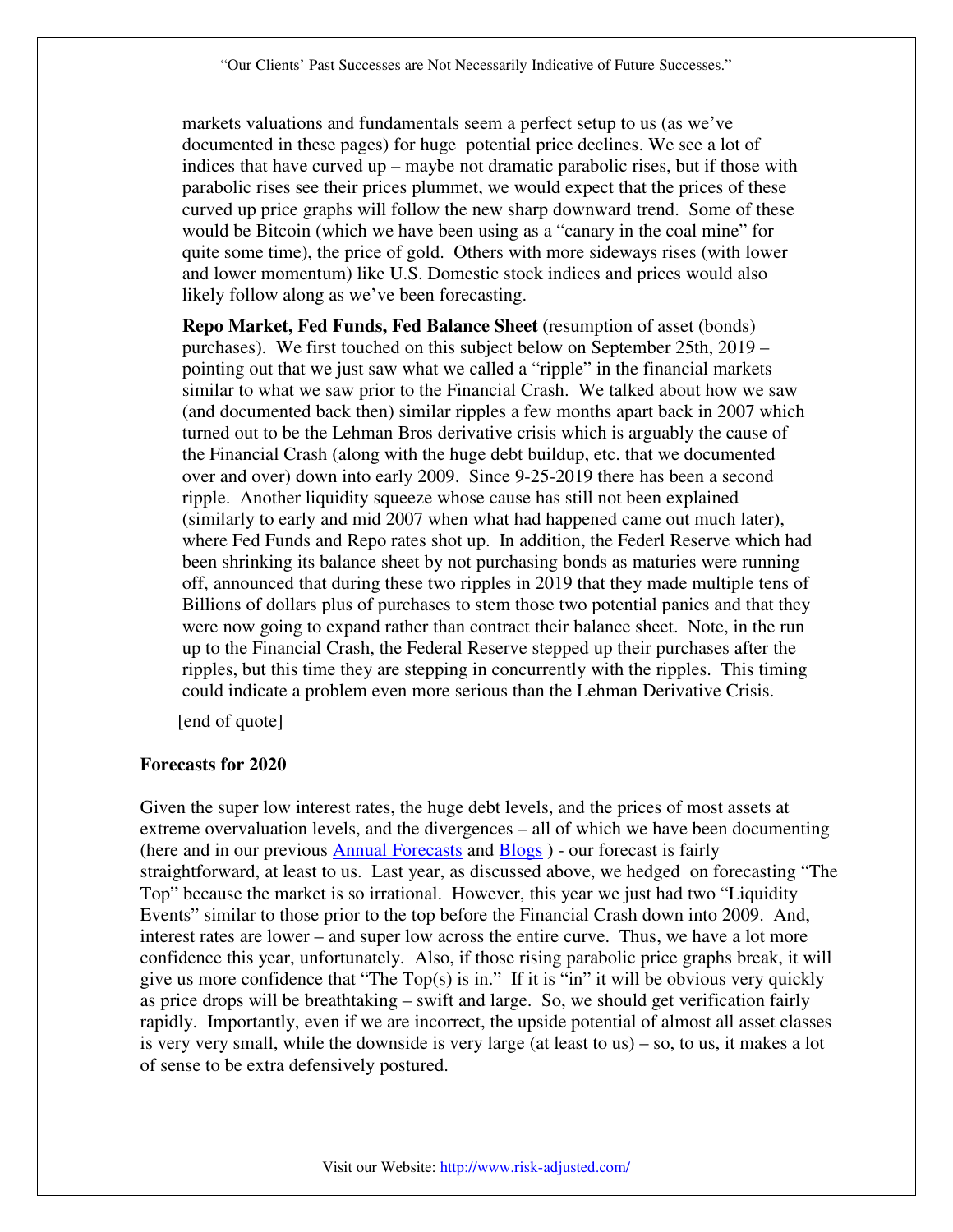So our forecast is for prices of U.S. Equities, junk bonds, commodities, real estate – pretty much all higher risk asset classes – to fall. Interest rates are a tougher call, but we will stick our neck out and forecast generally rising interest rates, since they are at such low levels and across the board/curve and because of the all-time yield divergence between the Ten Year and the Thirty Year that we documented. In fact, as we have gone over so many times previously, since, generally, assets are very highly leveraged across the board right now, rising rates from such low levels will put huge pressure on prices of assets.

Our summary for this year's forecast is: Rising interest rates on huge debt levels financing risky assets will result in huge price drops similar to those of the Financial Crash that bottomed in 2009.

--

As mentioned previously, please review our previous Annual Forecasts and Blogs if you want to get considerable background information why we are making these forecasts.

As always, we at Stamper Capital will continue to focus on the upside potential and downside protection of the assets we manage.

**Thank you for your patronage, Stamper Capital & Investments, Inc.**

**Since 2001, "Safety" was our watchword for the 2000-2009 decade. It was our watchword again from the Housing Bubble to the Financial Crash. Unfortunately, "Safety" is our watchword yet again for this Super Bubble, until we get to the final bottom, which we believe is much much lower.**

(Posted January 28, 2020)

### FOOTNOTES:

Stamper Capital Composite Return Calculation Footnote:

Returns are presented in United States Dollars. Composite returns are calculated monthly using a Monthly Discounting Model. No cash carve outs are made. Quarterly returns are timeweighted rates of return calculated by geometrically linking the composite's monthly returns. Annual returns are time-weighted rates of return calculated by geometrically linking the composite's quarterly returns. Gross Returns are after transaction costs but are before management fees; Net Returns are after Stamper Capital management fees. Investment advisory fees will reduce client's returns. Fees are hypothetically taken out of non-fee paying accounts when reporting net-of-fee returns. Other costs reducing returns are custody account fees and possibly ticket charges, which can vary depending upon the custodian used. Also, see Disclaimer, below.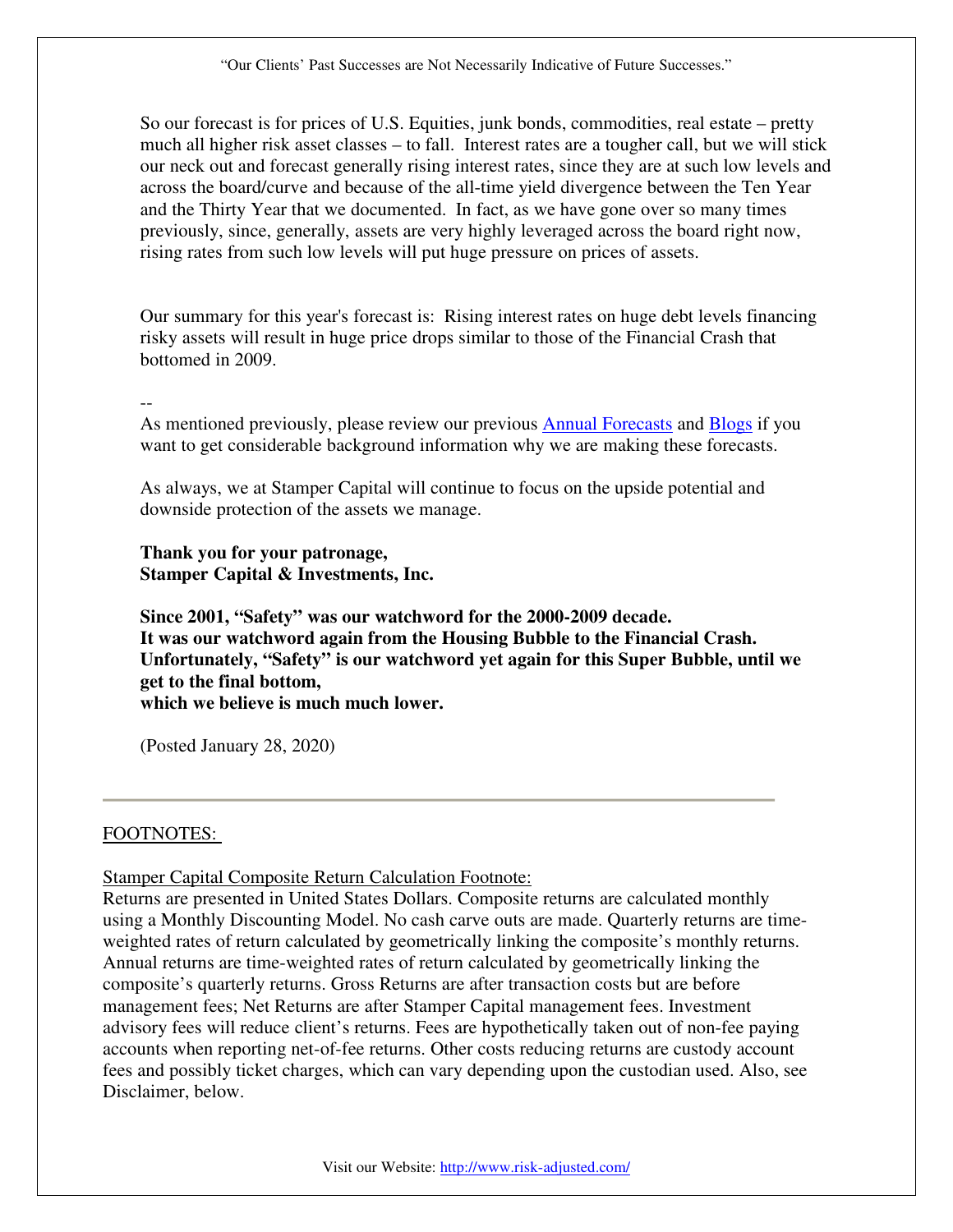## Morningstar & Lipper Total Returns Calculation Footnote:

Returns - Figures quoted are total returns calculated for the share class and time periods shown. Performance includes the reinvestment of income dividends and capital gains distributions. Performance does not reflect the deduction of taxes that a shareholder would pay on a fund distribution or the redemption of fund shares. Please go to Morningstar's and/or Lipper's website for more information.

### Calculation of Risk-Adjusted Performance Returns Footnote:

Statistical Standard Deviation is the measure typically used, and we are using, as a proxy for risk. Standard Deviation is measured versus a composite's or competitor's own returns. Importantly, Standard Deviation is an attempt to measure risk that has been experienced; however, there may or may not be other risks that were taken on (by our clients or our competitor's clients, etc.) that were not experienced and/or that were not measured by Standard Deviation. Importantly, those risks will likely ultimately, at some time, be realized as we saw in the financial collapse of 2008. Stamper Capital's Upside Potential/Downside Protection Analysis and Implementation attempts to consider these risks and we believe is, in a large part, responsible for our historical outperformance during more unusually volatile periods. Of course, past performance is not necessarily and indication of future success.

#### Morningstar Risk-Adjusted Star Rating Footnote:

For each fund with at least a 3-year history, Morningstar calculates a Morningstar Rating based on a Morningstar Risk-Adjusted Return measure that accounts for variation in a fund's monthly performance (includeing the effects of sales charges, loads and redemption fees), placing more emphasis on downward variations and rewarding consistent performance. The top 10% of funds in each category reveive 5 stars, the next 22.5% receive 4 stars, the next 35% receive 3 stars, the next 22.5% receive 2 stars and the bottom 10% receive 1 star. Please go to Morningstar's website for more information.

### DISCLAIMER:

This web site is for Stamper Capital & Investments, Inc. Institutional and High Net Worth Money Management only. Stamper Capital & Investments, Inc. is an independent registered investment advisor. Prior Performance achievements are not necessarily an indication of future performance. In other words, past performance does not guarantee future results. There are many types of risk and returns, and the tradeoffs among them can result in different positive or negative returns depending upon the subtleties of the specific credit and security characteristics. Investment return and the principal value of an investment will almost certainly fluctuate and can sometimes entail large losses. Note that Stamper Capital & Investments, Inc., its clients, and/ or its employees may or may not be long or short any of the securities or investments mentioned on this website. Stamper Capital & Investments, Inc. does not sell the mutual funds for which it is or was a sub-adviser. Purchasers of mutual funds must receive a copy of a particular mutual fund's prospectus before a purchase is made.